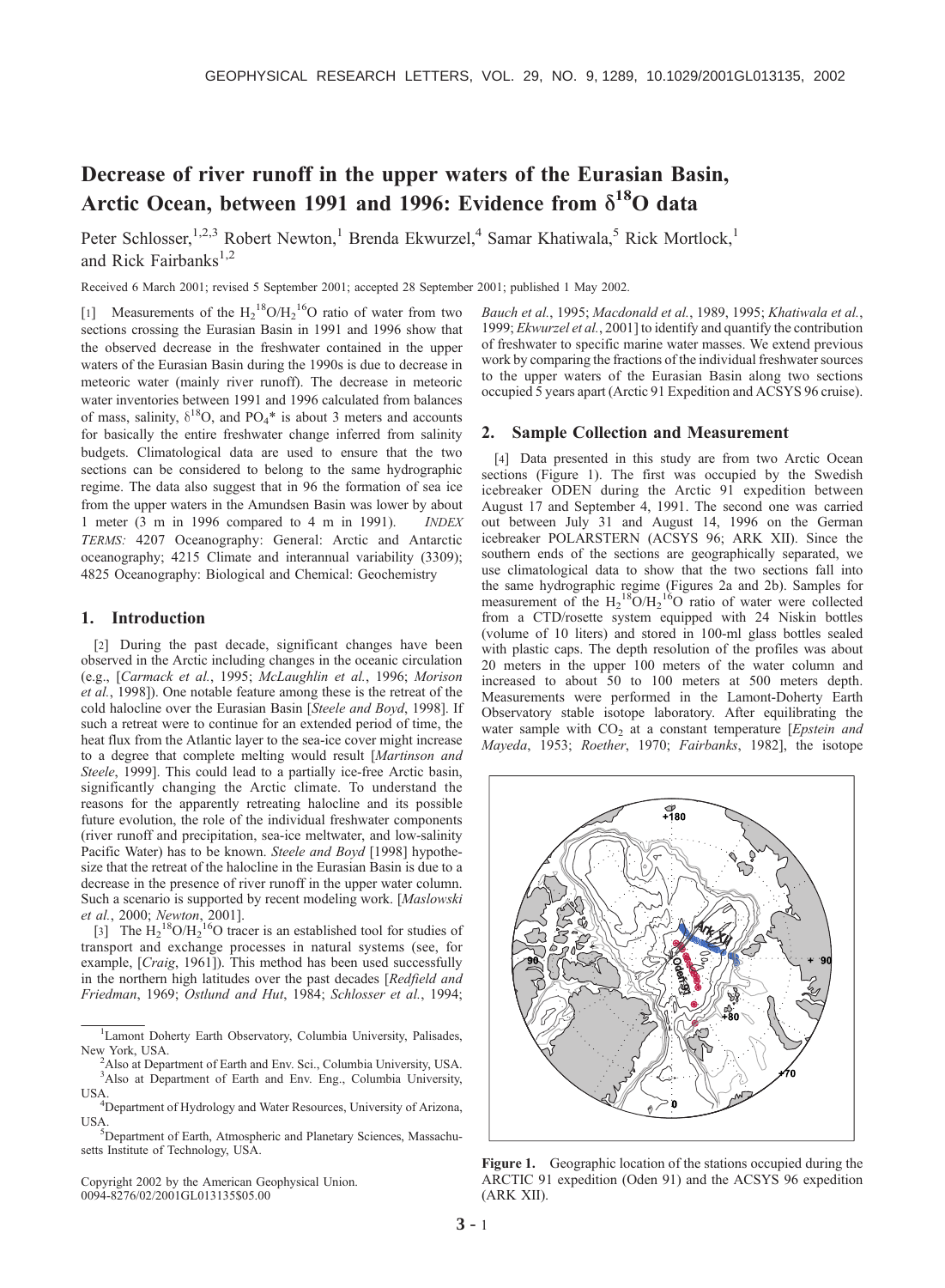

Figure 2. Sections of salinity (a, b) from the EWG climatology, freshwater component inventories (c, d), observed salinity (e, f), measured  $\delta^{18}O$  (g, h), calculated meteoric water fraction (i, j), and calculated sea-ice meltwater fraction (k, l). Also shown are the topography and station locations along the two sections.

ratio of the  $CO<sub>2</sub>$  gas was measured using a dedicated mass spectrometer (VG Prism II). Oxygen isotope ratios are reported as  $\delta^{18}$ O or the per mil deviation of the sample from that of Vienna Standard Mean Ocean Water (VSMOW) [Craig, 1961; Gonfiantini, 1981]. Measurement precision was about  $\pm 0.02$  to 0.03 per mil. Temperature, salinity, oxygen and nutrient samples were analyzed on each ship using techniques reported in Anderson et al. [1989, 1994], and Swift et al. [1997].

# 3. Results and Discussion

### 3.1. Observed Salinity and  $\delta^{18}$ O

[5] Both the 91 and 96 salinity sections show a freshwater lens (here defined by the 34.5 isopleth) typical for the upper ca. 50 to 100 meters (Figures 2e and 2f ). The salinity in the top few 10s of meters decreases from the shelf towards the

Lomonosov Ridge with a particularly strong gradient over the Gakkel Ridge separating the Nansen and Amundsen Basins. North of the continental slope, there is a strong increase in salinity in the surface over the Amundsen Basin between 91 and 96 (Figures 2e and 2f) as already described by Steele and Boyd [1998]. The minimum salinity in the 91 section was about 31.7 over the Lomonosov Ridge. It increased to values of about 32.8 in the 96 section. A remarkable change is the significant decrease in stratification in the 96 Nansen Basin portion of the section compared to the 91 section. The  $\delta^{18}$ O and salinity distribution patterns are very similar, with isopleths slanting down to the north along both sections and a strong gradient over the Gakkel Ridge (Figures 2g and 2h). Away from the continental slope, there is a significant increase in  $\delta^{18}O$  related to the salinity increase. The lowest  $\delta^{18}$ O values in the 91 and 96 sections are about  $-2.5$  and  $-1.4$ , respectively, on the Canadian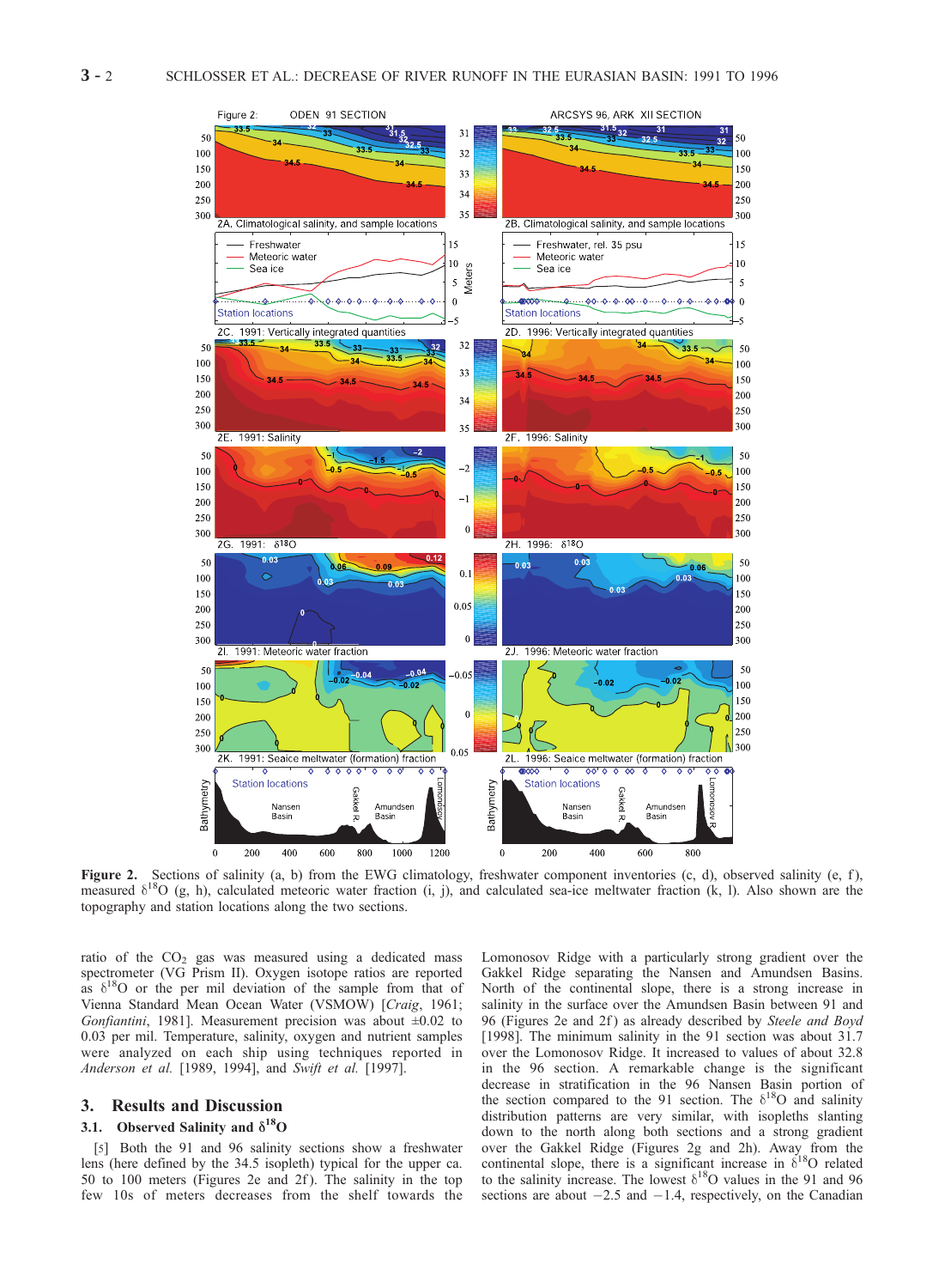side of the Lomonosov Ridge. Over the continental slope, the influx of Barents Sea water makes comparison difficult. Qualitatively, the salinity and  $\delta^{18}O$  distributions indicate a decrease in freshwater of meteoric origin.

#### 3.2. Freshwater Components

[6] Figures 2i and 2j show the calculated fractions of nearsurface waters originating from meteoric sources (for details of the calculations, see Ekwurzel et al. [2001]). Figures 2k and 2l show the calculated sea-ice meltwater (positive values) or deficit due to sea ice formation (negative values). The meteoric water and sea-ice meltwater are concentrated in the upper 50 to 100 meters of the water column.

[7] In the 91 section, the meteoric water fractions reach from values between 2 and 4% near the shelf to more than 12.5% over the Lomonosov Ridge. The mean value over the Amundsen Basin was about 11% in the upper 50 meters. If we integrate these fractions between the surface and the core of the Atlantic Water (by definition zero freshwater), we obtain inventories that range from close to zero at the shelf to about 4 meters near the Gakkel Ridge. Between the Gakkel and Lomonosov ridges (Amundsen Basin), the inventories are about 10 to 12 meters (Figure 2c, red line). These values are about 3 to 4 meters higher than those calculated from salinity (about 6 to 8 meters; Figure 2c, black line). This difference is due mainly to sea ice formation that distills freshwater into the solid phase and leads to negative sea ice melt water fractions in the water column (Figures 2c and 2d, green lines; Figures 2k and 2l; see also [Bauch et al., 1995]).

[8] In the 96 section, the meteoric water fraction was lower by several percent than in the 91 section. The maximum values in the upper 50 meters of the Amundsen Basin and over the Lomonosov Ridge were about 9%. The related meteoric water inventories were about 6 meters over the Amundsen Basin and reached a maximum of about 9 meters over the Lomonosov Ridge. These values are about 2 to 3 meters higher than those calculated from salinity data (4 to 5.5 meters; Figure 2d). The difference is accounted for by the addition of the meteoric water and the negative sea-ice melt (i.e.: ice formation, which adds salt to the water column). The 1991 sea ice meltwater fractions were about 2% in the surface waters close to the Barents shelf and dropped to about  $-4\%$  over the Amundsen Basin and the Lomonosov Ridge (Figure 2k). The 96 values were close to zero at the Voronin Trough and about  $-3$  and  $-4\%$  over the Amundsen Basin and the Lomonosov Ridge (Figure 2l). For the 91 section, the sea ice inventories are about 4 to 5 meters over the Amundsen Basin and the Lomonosov Ridge. The sea-ice inventories calculated for the 96 section are lower (about 3 meters) over the Amundsen Basin (Figures 2c and 2d). The difference is small but probably significant with lower sea ice formation during 96.

[9] The average decrease in meteoric water residing in the water column between 91 and 96 was about 4 meters over the Amundsen Basin and 3 meters over the Lomonosov Ridge. This is a reduction of the average 91 inventory by about 38 to 50%, and is the main difference between the 91 and 96 sections. It accounts for basically the entire salinity increase observed between 91 and 96.

#### 3.3. Comparability of 91 and 96 Sections

[10] In order to ensure that the 91 and 96 sections, which have different starting points in the Nansen Basin, are representing the same hydrographic regime, we extracted climatological sections from the summer EWG (Environmental Working Group) hydrographic data set along the two section tracks in the Eurasian Basin (Figures 2a and 2b). Over the continental shelf and slope the Ark-XII section is somewhat fresher. We understand this in the framework developed by Schauer et al. [1997]: the Ark-XII section includes input from the Barents Sea Branch of Atlantic inflow as well as Kara Sea water, which have been freshened by sea ice meltwater and meteoric waters. Away from the shelf the two transects are essen-

tially identical. There are no significant sources or sinks of water type between them. We conclude that the large changes recorded between 91 and 96 result from temporal changes in the hydrographic regime, and not from spatial sampling variations.

## 4. Conclusions

[11] The  $\delta^{18}$ O data from the sections across the Eurasian Basin of the Arctic Ocean occupied in 1991 and 1996 provide evidence for a decrease in the meteoric water inventory in the upper water column, especially over the Amundsen Basin. At the same time it appears as if the amount of sea ice formed from the waters observed at the two sections running across the Eurasian Basin was lower in 96 compared to 91. Fine-scale studies of the Eurasian shelf seas indicates that the source of freshwater in these areas is strongly dominated by runoff (e.g., [Pavlov and Pavlov, 1999]). Over the northern Arctic Basin, estimates of precipitation are very low, with most of that being ice-rafted to the south. We conclude that along these transects the meteoric water supply, and its variability, are dominated by runoff, rather than in situ precipitation. The evidence indicates that a reorganization of the horizontal distribution of runoff in the surface ocean, perhaps by a shift in the focus of shelf-basin exchange, is responsible for the dramatic changes in salinity and implied impacts on both dynamic and thermodynamic conditions. The decrease in meteoric water content of the upper waters has reduced the vertical stability of the water column, making it more susceptible to vertical flux of heat during wind events, leading to a more vulnerable Arctic sea-ice cover.

[12] **Acknowledgments.** The chief scientists on the Oden 91 cruise (Leif Anderson), and Polarstern cruise ARK XII (Ernst Augstein) enabled our participation in these expeditions. This work was supported by the National Science Foundation (grant no. OPP 95-30795) and the Office of Naval Research (grant no. N00014-93-1-0913). L-DEO contribution no. 6150.

### References

- Anderson, L. G., E. P. Jones, K. P. Koltermann, P. Schlosser, J. H. Swift, and D. W. Wallace, The first oceanographic section across the Nansen Basin in the Arctic Ocean, Deep Sea Research, 36, 475 – 482, 1989.
- Anderson, L. G., B. Bjrk, O. Holby, E. P. Jones, G. Kattner, K. P. Koltermann, B. Liljeblad, R. Lindegren, B. Rudels, and J. Swift, Water masses and circulation in the Eurasian Basin: Results from the Oden 91 expedition, J. Geophys. Res., 99, 3273 – 3283, 1994.
- Bauch, D., P. Schlosser, and R. G. Fairbanks, Freshwater balance and the sources of deep and bottom waters in the Arctic Ocean inferred from the distribution of  $H_2^{18}O$ , Progress in Oceanography, 35, 53–80, 1995.
- Broecker, W. S., S. L. Peacock, S. Walker, R. F. Weiss, E. Fahrbach, M. Schroeder, U. Mikolajewicz, C. Heinze, R. Key, T.-H. Peng, and S. Rubin, How much deep water is formed in the Southern Ocean?, J. Geophys. Res., 103, 15,483 – 15,883, 1998.
- Carmack, E. C., R. Macdonald, R. G. Perkin, F. A. McLaughlin, and R. J. Pearson, Evidence for warming of Atlantic Water in the Southern Canadian Basin of the Arctic Ocean, Results from the Larsen 93 Expedition, Geophys. Res. Lett., 22, 1061-1064, 1995.
- Craig, H., Standard for reporting concentrations of deuterium and oxygen-18 in natural waters, Science, 133, 1833, 1961.
- Craig, H., and Gordon, L. I., Deuterium and oxygen 18 variations in the ocean and the marine atmosphere, in Table Isotopes in Oceanographic Studies and Paleotemperatures. Spoleto Conf. Proc., edited by E. Tongiorgi, pp. 9 – 130, Cons. Naz. Ric., V. Lischi Figli, 1965.
- Dansgaard, W., Stable isotopes in precipitation, Tellus, XVI, 436-468, 1965.
- Ekwurzel, B., P. Schlosser, J. H. Swift, R. A. Mortlock, and R. G. Fairbanks, River runoff, sea ice meltwater, and Pacific water distribution and mean residence times in the Arctic Ocean, J. Geophys. Res., 106, 9075 – 9092, 2001.
- Epstein, S., and T. Mayeda, Variation of oxygen-18 content of waters from natural sources, Geochem. Cosmochim. Acta, 4, 213 – 224, 1953.
- Fairbanks, R. G., The origin of continental shelf and slope water in the New York Bight and Gulf of Maine: Evidence from  $H_2^{18}O/H_2^{16}O$  ratio measurements, *J. Geophys. Res.*, 87, 5796-5808, 1982.